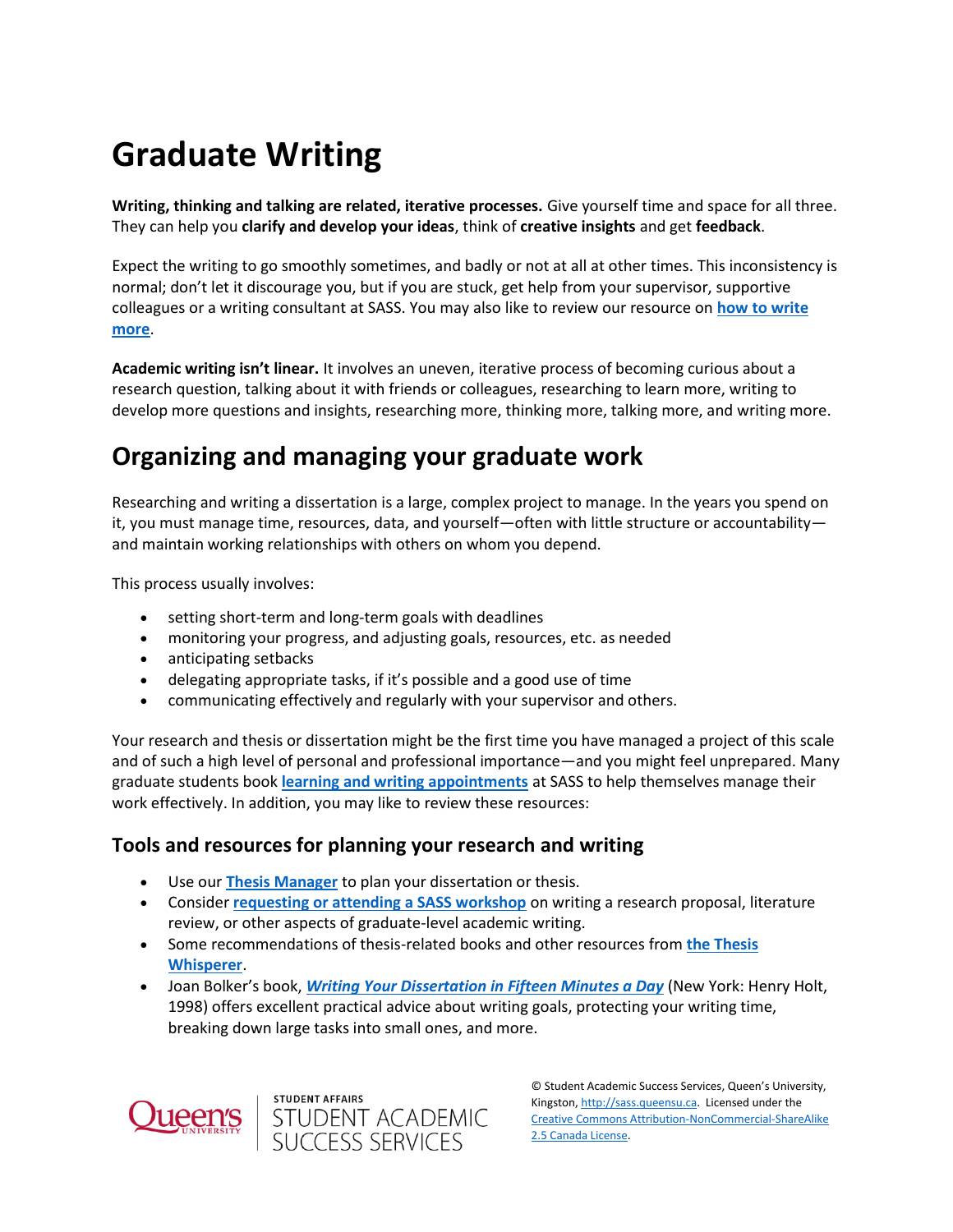- *[The Craft of Research](https://qcat.library.queensu.ca/vwebv/holdingsInfo?searchId=222928&recCount=25&recPointer=0&bibId=4670508)* by Wayne C. Booth and Joseph M. Williams (Chicago: University of Chicago Press, 2003) is aimed at new and experienced researchers, and addresses the process of research and writing.
- Here is **[an outline of the process of writing a conference, thesis or dissertation proposal](https://sites.psu.edu/writingandrhetoric/files/2016/09/Writing-Conference-Thesis-and-Dissertation-Proposals-John-Fall-2010-umrd2t.pdf)** from Pennsylvania State Graduate Writing Center (accessed April 2018).
- Queen's **[data management resources](https://library.queensu.ca/help-services/research-data-management)**.
- Queen's **[thesis formatting suggestions](https://queensu.ca/sgs/thesis-formatting-other-resources)**.
- Queen's **[citing and citation managers](https://guides.library.queensu.ca/citing-and-citation-managers)**.
- Here is **[a detailed comparison chart of reference management software](https://guides.library.utoronto.ca/c.php?g=250610&p=1671260)** (University of Toronto).
- Consider using software such as **[the free generic Gantt chart](https://ganttproject.biz/)** to help outline tasks and required resources, set deadlines, and monitor progress.
- See **[these slides](https://cs.queensu.ca/~audrey/papers/GHC2009.BOFslides.pdf)** (accessed April 2018) for suggestions on keeping all phases of research organized, especially in computing science. Note: not all software suggestions may be available or optimal.

# **Managing obstacles to writing**

In addition to the complex, demanding nature of writing itself, writers also face a variety of obstacles to giving it their full attention. Some common ones for graduate students include:

- time and effort required to support relationships with family and friends
- demands of paid work, other involvements
- need to build professional portfolio (papers, conferences, committees, etc.)
- distractions (noise, social media, etc.)
- technical issues (computer meltdown, etc.)
- physical state (hunger, fatigue, illness, etc.)
- distracting thoughts or feelings, etc.

Some of these "obstacles" are actually important, enjoyable aspects of a whole life, sustain students through challenging times, or contribute to professional or personal wellbeing and development; other obstacles distract from the writing process without offering anything positive in return. In either case, it's helpful to manage these obstacles, finding a balance that will help you protect your writing time. Here are some strategies you might try:

- Do what you can to **manage family and social commitments**. For example:
	- $\circ$  Recruit the support of your friends and family—ask them to help you by respecting your work time and by reminding you to take breaks sometimes.
	- $\circ$  Schedule time with family and friends, and keep your commitments. Tell your friends and family that you can be available to them during certain hours, but will be unavailable (except for emergencies) during other hours of the day.
	- $\circ$  Anticipate important upcoming events; be prepared to alter your routine. Include unscheduled time in your week for flexibility.
- **Determine how much time you have available for teaching or professional activities** and develop a routine that adds those things to your day without sacrificing your writing or research time. Set boundaries; there are only 168 hours in a week.



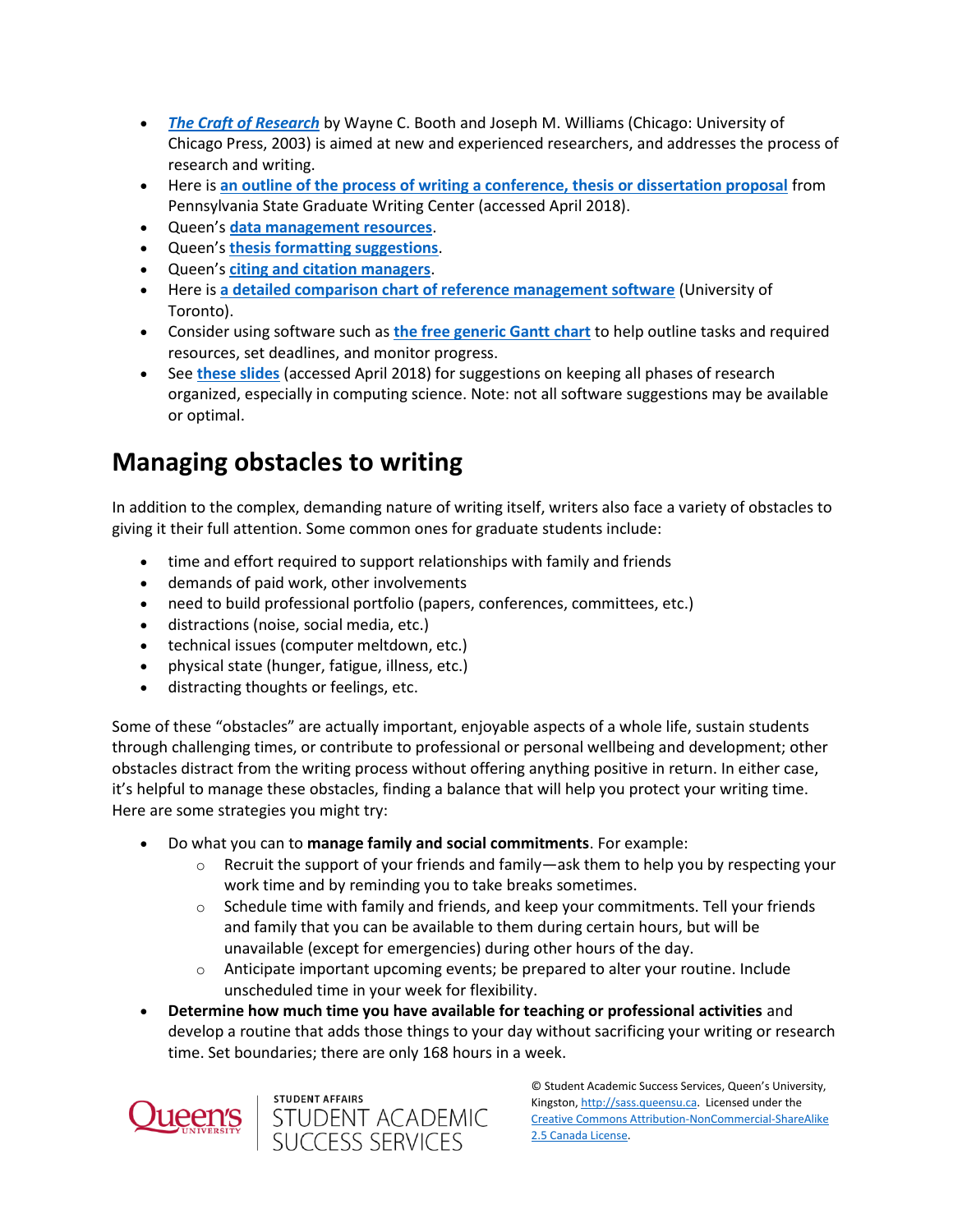- **Manage your technology**.
	- o Mute your cellphone during working hours.
	- $\circ$  Set rules about when or where or how you can use the internet.
	- $\circ$  Use internet blocking software to put a hold on social network sites during working hours.
	- $\circ$  Separate your academic work from your personal life by using two browsers.
	- o Ensure your work is regularly backed up.
- **Create or find a comfortable writing space** that offers minimal distractions and includes all the things you need (reference materials, computer, paper, pens / pencils, etc.).
- **Pay attention to when you're working well**. Do you focus best with some background noise, or in total quiet? In the early morning, or later in the day? Work with your preferences.
- **Identify your biggest time-wasters** or distractions and have a realistic plan to deal with them. Prioritize the demands on your time, for example by using **[Covey's time management matrix](https://sass.queensu.ca/wp-content/uploads/2017/10/Time-Management-Matrix.pdf)**.
- **Recognize your personal signs of distress or disengagement**. Writing, research and data analysis can be isolating and lonely. Many graduate students doubt their skills and the value of their work at this stage. Speak with someone—a counsellor, your supervisor, a friend—for encouragement or advice.
- **Make a plan** for things you don't have control over, including illness, family issues, unexpected requests from your supervisor, etc. For example, can you schedule some weekly time that has no tasks assigned to it, just in case? Is some of your work portable, in case you need to travel or work away from your home or office?

## **When writers get stuck: Getting back on track**

Feeling stuck? Most graduate students face times in their work that feel unproductive. These times may indeed be unproductive, but they can also be a sign of the invisible work of scholarship, such as creative or analytical thinking. Know yourself well enough to tell the difference, but consider that graduate students are often unnecessarily and undeservedly self-critical, resulting in a negative emotional state that can interfere with progress.

### **Challenges to staying on track**

Many factors can contribute to a feeling of being stuck:

- **Competing demands and roles that take time away from writing and research**. Graduate students are not just students in demanding programs; they are also family members, caregivers, employees, friends, members of research or professional groups, teachers, practicum supervisors or TAs or lab assistants, emerging professionals giving conference presentations and writing papers, community volunteers, and more.
- **Negative emotional states about oneself or the work**, such as isolation, disinterest, frustration, lack of confidence, incapacitating self-doubt, feelings of unworthiness, etc.
- **Unclear direction** or uncertainty about next steps.

student affairs<br>STUDENT ACADEMIC<br>SUCCESS SERVICES

- **Incomplete understanding** of the material.
- An **unhelpful writing process.**

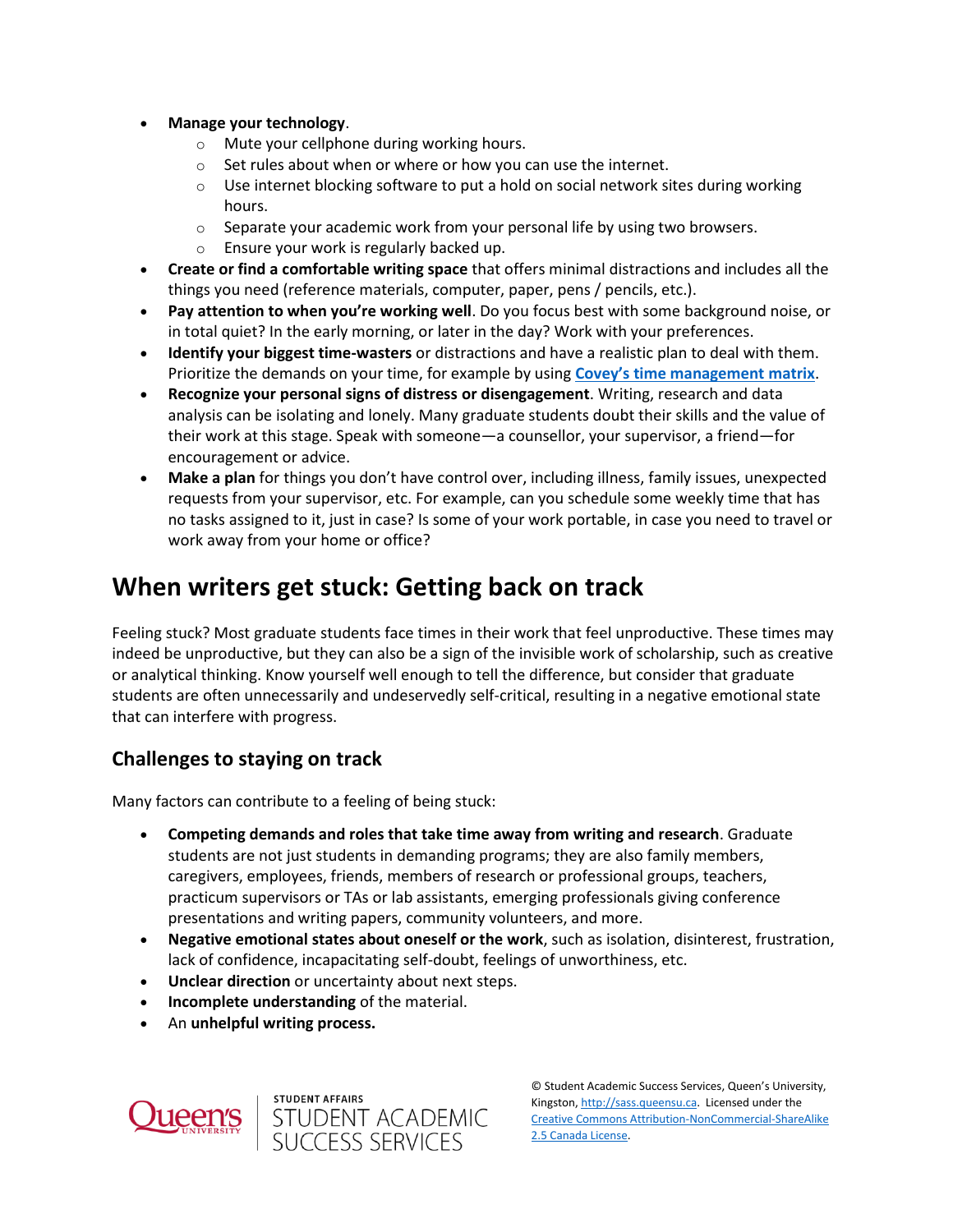### **Strategies for getting back on track**

#### **Set reasonable expectations of yourself**

- **Understand the expectations** of your program and supervisor, and the terms of teaching employment, so that you can make good choices regarding your time and activities.
- **Assess your personal standards** of the quality and quantity of your work, and adjust your efforts accordingly. If you expect more from yourself than you do from others, consider the impact of this attitude on your work and your wellbeing.
- If you are **unsure** whether you are meeting the **academic standards** for your research area and graduate degree, compare your work to published theses or dissertations in your field, and ask your supervisor for specific feedback on the quality of both your work and your writing. The **[writing consultants at SASS](https://wp3-dev.its.queensu.ca/ha/sasswww/academic-support/appointments)** can help too.
- **Set short- and long-term goals** based on what you wish to **accomplish** and what you wish to **experience**. These goals could include academic and personal goals.
- **Identify small concrete actions** that will help you meet your goals or overcome barriers to your goals.
- **Assess the demands** on your time to create realistic expectations of what you can accomplish. Mental fatigue interferes with productive thinking and writing, and quiet time enables creative problem-solving. Breaks from work are healthy and productive!
- **Be kind to yourself**.
- Consider this very practical **set of suggestions [from the University of Melbourne](https://services.unimelb.edu.au/__data/assets/pdf_file/0009/471267/Developing_originality_Update_051112.pdf)** for graduate students who are trying to meet the requirement of "originality" in their work; these suggestions are also helpful for those struggling with academic impostor syndrome, those having difficulty seeing the value of their work or identifying the heart of a thesis, and those who don't feel clear about academic expectations.

#### **Give yourself some structure**

- **Make a [weekly schedule](https://sass.queensu.ca/wp-content/uploads/2018/06/Weekly-Schedule-Template-Fillable.pdf)** based on 1-hour blocks if you have multiple daily commitments, or 3 hour blocks if you have a lot of unstructured time.
- **Learn [how to write more.](https://wp3-dev.its.queensu.ca/ha/sasswww/how-write-more)**
- Do the hardest work during your peak concentration time; leave other tasks for less alert times.

#### **Practice self-care**

- Use **[campus resources](https://wp3-dev.its.queensu.ca/ha/sasswww/resources/academic-stress)** to **maintain your emotional, mental and physical health**. Talk to someone about your situation, feelings and possible course of action. Distress will have a negative effect on your ability to write and think creatively.
- Support your **health** by giving yourself 7-8 hours of sleep each night, regular nutritious meals, exercise, and time for relaxation and fun. You are a "human being," not a "human doing"!

#### **Get some perspective**

Consider where you are in your writing, so you can respond appropriately to get back on track.

 Review your past work to re-orient yourself to your original research question or revised focus. Ask a question to direct your thinking.



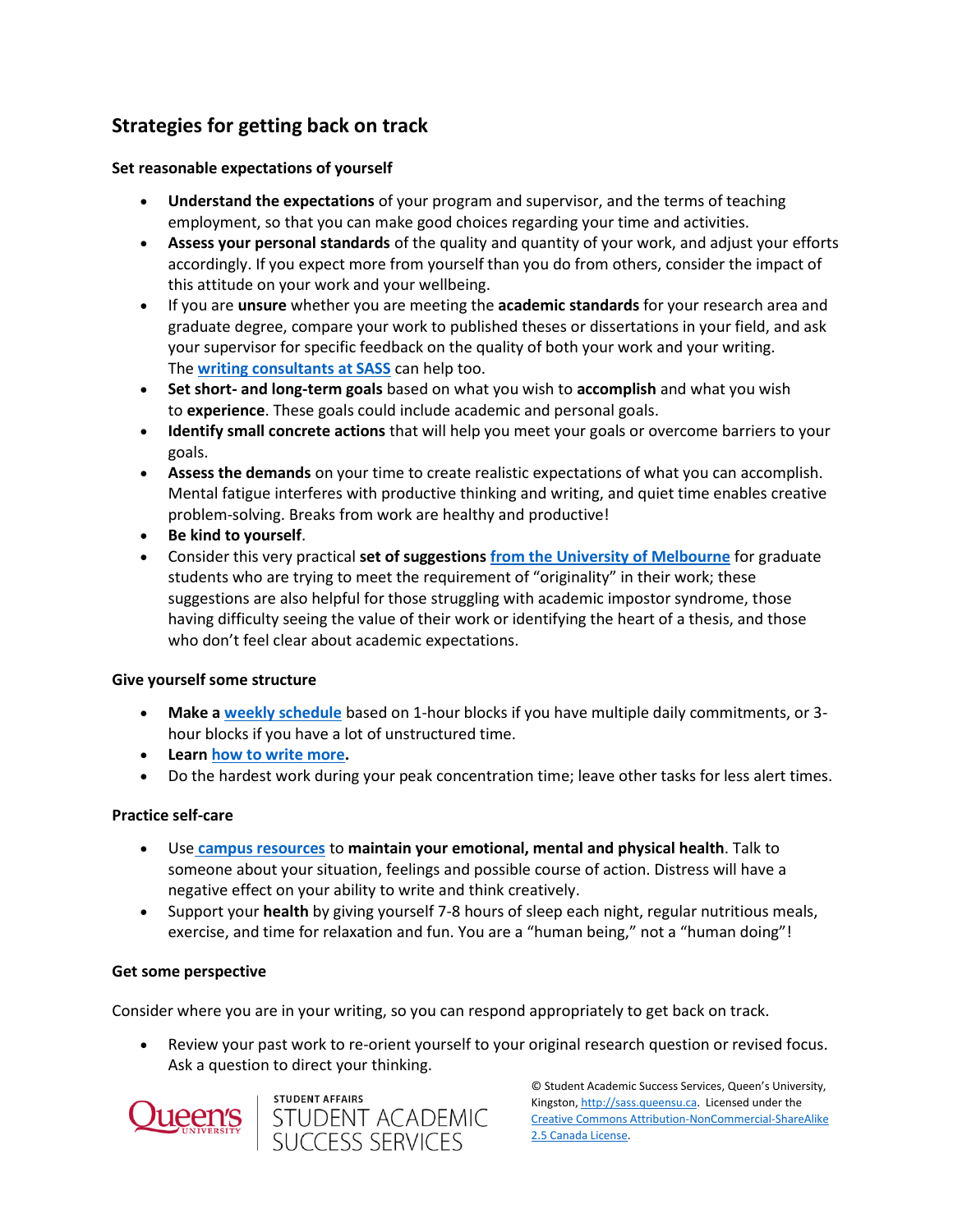- Re-establish your work routine OR take a day or two off to refresh yourself.
- Talk to a colleague to get a different point of view on your work.
- Accept discomfort as temporary, knowing it will pass.

#### **Let stuckness motivate you to persist**

Students often hit what seem like stumbling blocks in the research-learn-write cycle, where they feel as though they can't progress because they don't yet understand something, or aren't sure what they want to say, or how to say it, or how it fits in with their broad structure. These *threshold points* are uncomfortable, but often a good sign of an imminent breakthrough. Don't give up!



Engaging in an effective writing process (**talking, thinking, writing**) will help you deepen your understanding and resolve methodological or conceptual issues. **[Booking a writing appointment](https://wp3-dev.its.queensu.ca/ha/sasswww/academic-support/appointments)** or talking to your supervisor or other colleagues can be very helpful in this process.

**Try keeping a journal or file of your thoughts**. At the end of a work period of reading, data analysis or writing, articulate a question or a statement that reflects something you are unsure of or wish to think more about, and write this in a journal or file. Then stop work for the time being.

As you go about the rest of your day or night, your mind will unconsciously process this topic. When you return to work, come back to what the problem, and write down your current thoughts about it.

This file will be an ongoing description of the development of your thinking on a topic, which you can use to remind yourself of your path, direction and growth, and as a focus of discussion with your supervisor or a research or writing group.

#### **Improve your current knowledge base**

If you are stalled in your writing because you lack understanding of part of your subject matter:

STUDENT ACADEMIC<br>SUCCESS SERVICES

1. Use a mind map to outline material on your topic, to create a hierarchy of information or concepts based on key topics, sub-topics, sub-sub-topics, etc. Think of the map as being like a table of contents, rather than a detailed summary.